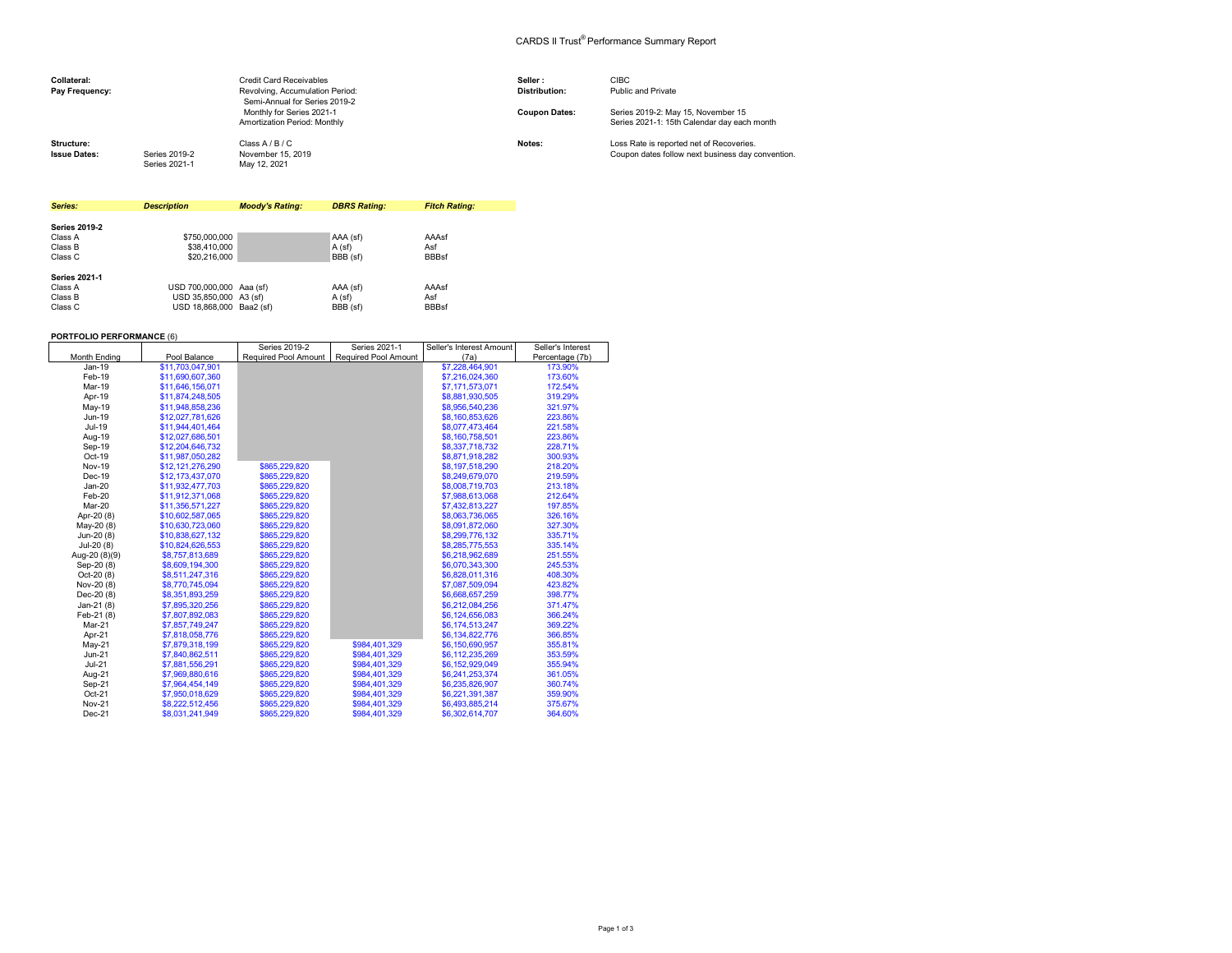|               |                  |               |                 | Series 2019-2   | Series 2021-1   |
|---------------|------------------|---------------|-----------------|-----------------|-----------------|
| Month Ending  | Payment Rate (2) | Loss Rate (3) | Gross Yield (4) | Excess Spread % | Excess Spread % |
| Jan-19        | 38.51%           | 2.83%         | 22.17%          |                 |                 |
| Feb-19        | 32.61%           | 3.48%         | 24.57%          |                 |                 |
| <b>Mar-19</b> | 36.62%           | 3.23%         | 22.04%          |                 |                 |
| Apr-19        | 38.63%           | 3.53%         | 23.33%          |                 |                 |
| May-19        | 40.55%           | 3.14%         | 22.74%          |                 |                 |
| Jun-19        | 36.68%           | 3.66%         | 23.46%          |                 |                 |
| Jul-19        | 42.70%           | 3.13%         | 22.31%          |                 |                 |
| Aug-19        | 38.70%           | 2.92%         | 22.93%          |                 |                 |
| Sep-19        | 38.08%           | 3.18%         | 23.02%          |                 |                 |
| Oct-19        | 41.26%           | 3.46%         | 22.27%          |                 |                 |
| <b>Nov-19</b> | 37.80%           | 3.34%         | 23.33%          | 16.46%          |                 |
| Dec-19        | 42.26%           | 3.01%         | 22.22%          | 15.72%          |                 |
| $Jan-20$      | 38.71%           | 3.07%         | 22.15%          | 15.45%          |                 |
| Feb-20        | 33.92%           | 3.45%         | 23.85%          | 14.95%          |                 |
| Mar-20        | 37.49%           | 3.48%         | 20.57%          | 14.40%          |                 |
| Apr-20 (8)    | 33.74%           | 3.58%         | 19.71%          | 13.36%          |                 |
| May-20 (8)    | 33.56%           | 3.04%         | 20.32%          | 12.67%          |                 |
| Jun-20 (8)    | 39.24%           | 1.34%         | 20.99%          | 13.41%          |                 |
| Jul-20 (8)    | 41.37%           | 0.77%         | 21.57%          | 14.99%          |                 |
| Aug-20 (8)    | 42.06% (10)      | $-0.01%$      | 21.90%          | 16.47%          |                 |
| Sep-20 (8)    | 45.45%           | 0.11%         | 22.28%          | 17.10%          |                 |
| Oct-20 (8)    | 44.98%           | $-0.07%$      | 21.29%          | 17.30%          |                 |
| Nov-20 (8)    | 45.19%           | 0.22%         | 23.05%          | 17.30%          |                 |
| Dec-20 (8)    | 49.72%           | 0.58%         | 21.72%          | 17.32%          |                 |
| Jan-21 $(8)$  | 42.34%           | 0.32%         | 21.30%          | 17.33%          |                 |
| Feb-21 (8)    | 39.70%           | 3.43%         | 23.86%          | 16.36%          |                 |
| Mar-21        | 50.13%           | 0.88%         | 22.23%          | 16.20%          |                 |
| Apr-21        | 47.51%           | 1.03%         | 23.05%          | 16.23%          |                 |
| May-21        | 48.70%           | 1.11%         | 22.41%          | 16.99%          | 19.13%          |
| $Jun-21$      | 52.20%           | 1.11%         | 24.13%          | 17.31%          | 19.29%          |
| $Jul-21$      | 52.20%           | 0.76%         | 22.76%          | 17.48%          | 19.33%          |
| Aug-21        | 54.14%           | 0.87%         | 23.59%          | 17.99%          | 19.60%          |
| Sep-21        | 50.49%           | 1.12%         | 23.46%          | 17.84%          | 19.46%          |
| Oct-21        | 53.47%           | 0.64%         | 23.37%          | 18.09%          | 19.70%          |
| <b>Nov-21</b> | 57.31%           | 0.91%         | 25.55%          | 18.40%          | 20.00%          |
| Dec-21        | 56.00%           | 0.98%         | 23.43%          | 18.82%          | 20.43%          |

|               | Series 2019-2   | Series 2021-1   |
|---------------|-----------------|-----------------|
| Month Ending  | Base Rate % (5) | Base Rate % (5) |
| Jan-19        |                 |                 |
| Feb-19        |                 |                 |
| Mar-19        |                 |                 |
| Apr-19        |                 |                 |
| May-19        |                 |                 |
| Jun-19        |                 |                 |
| Jul-19        |                 |                 |
| Aug-19        |                 |                 |
| Sep-19        |                 |                 |
| Oct-19        |                 |                 |
| <b>Nov-19</b> | 2.53%           |                 |
| Dec-19        | 2.53%           |                 |
| $Jan-20$      | 2.57%           |                 |
| Feb-20        | 2.54%           |                 |
| Mar-20        | 2.58%           |                 |
| Apr-20        | 2.53%           |                 |
| May-20        | 2.55%           |                 |
| <b>Jun-20</b> | 2.50%           |                 |
| <b>Jul-20</b> | 2.56%           |                 |
| Aug-20        | 2.56%           |                 |
| Sep-20        | 2.50%           |                 |
| Oct-20        | 2.57%           |                 |
| <b>Nov-20</b> | 2.52%           |                 |
| $Dec-20$      | 2.54%           |                 |
| $Jan-21$      | 2.57%           |                 |
| Feb-21        | 2.57%           |                 |
| Mar-21        | 2.64%           |                 |
| Apr-21        | 2.56%           |                 |
| May-21        | 2.59%           | 1.00%           |
| $Jun-21$      | 2.61%           | 1.05%           |
| <b>Jul-21</b> | 2.55%           | 0.95%           |
| Aug-21        | 2.59%           | 0.99%           |
| Sep-21        | 2.53%           | 0.93%           |
| $Oct-21$      | 2.61%           | 1.01%           |
| <b>Nov-21</b> | 2.54%           | 0.93%           |
| Dec-21        | 2.53%           | 0.93%           |